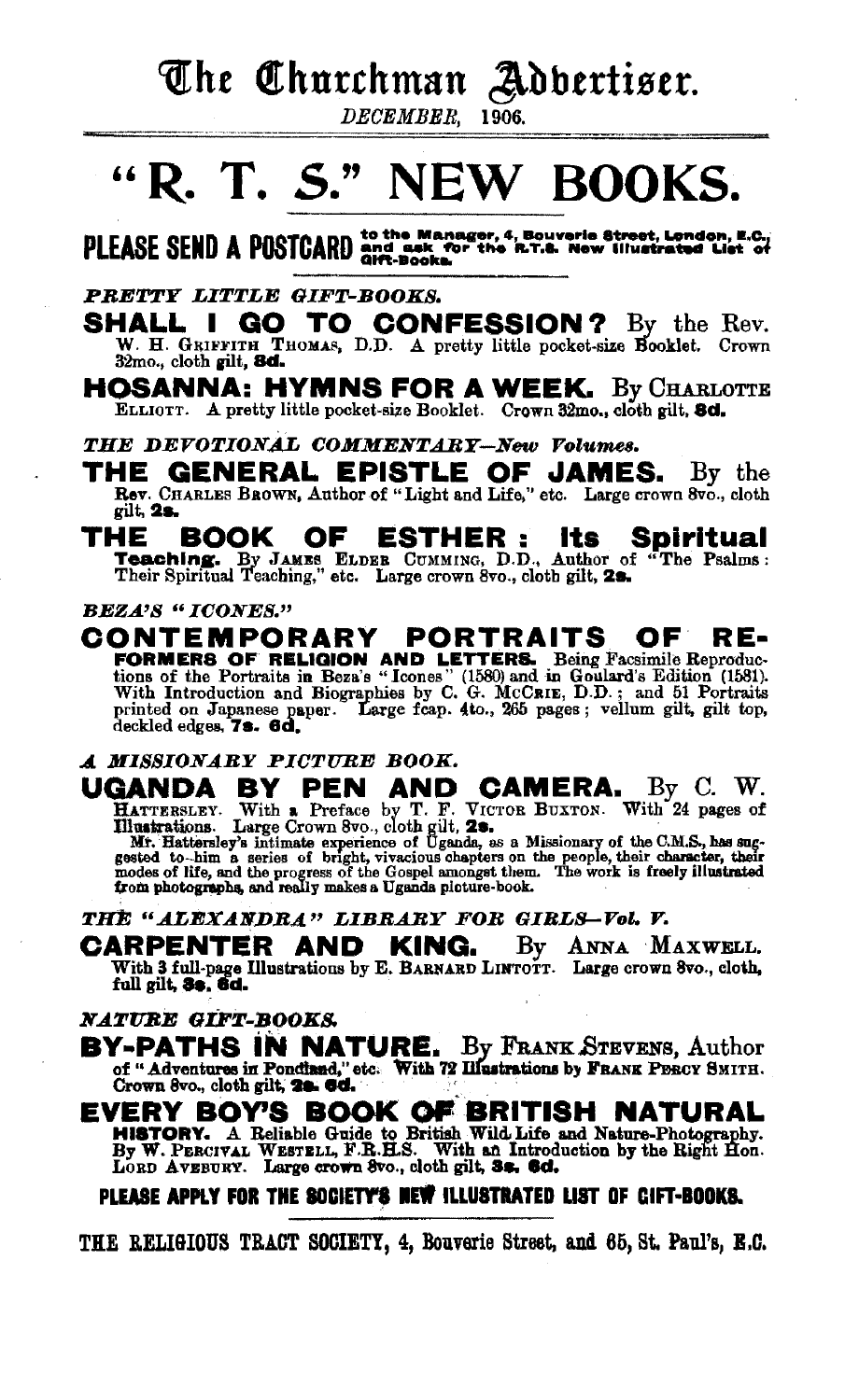- Q. **What presentation can I make to my friend this season?**
- One of PARTRIDGE'S handsomely bound Books of thrilling interest. Λ.
- **What choice gifts can I hand to my young friends?** Q.
- PARTRIDGE'S charming Picture-books and exquisite Annual Volumes. A.
- Q. What mural adornments can I place in my home?
- Partridge's beautifully framed Mottoes and silver-lettered or coloured Δ. Intaglios.
- What magazine of domestic interest shall I reqularly take in Q. next year?
- PARTRIDGE'S "Family Friend" (one penny monthly), which for crisply written articles, beautiful illustrations and general interest is the best А. Magazine for the home.
- If I order any of these productions, do I run a risk of receiving<br>inferior lines? Q.
- No! PARTRIDGE & CO. never handle the shoddy and antiquated produc-Α. tions often found at jumble sales.
- Q. Where can I obtain supplies of PARTRIDGE'S books, etc.?
- At the establishment of your nearest bookseller. A.
- What can I do in the event of any difficulty arising in obtaining Q. supplies of these beautiful productions?
- Send your order direct to S. W. PARTRIDGE & CO., who will execute it Α. with care and promptitude.

Catalogues, Lists, and full information, sent on receipt of postcard.

S. W. PARTRIDGE & CO., 8 & 9, Paternoster Row, London, E.C.

**CHARLES FOSTER KENT'S** *PROF.* NEW WORK.

# THE ORIGIN AND PERMANENT LUE OF THE OLD TESTAMENT

#### $^{\circ}$  RY

## PROF. CHARLES FOSTER KENT. Ph.D..

Author of "The Student's Old Testament," etc.

"The Origin and Permanent Value of the Old Testament" was suggested by the questions that are on the lips of every thoughtful pastor, Bible teacher and student. It is not written for the specialist, but for the rank and fi lucidly, and vividly it gives the historical reasons and positive results of the best present-day Biblical scholarship.

Price 6s.

HODDER & STOUGHTON, WARWICK SQUARE, LONDON, E.C.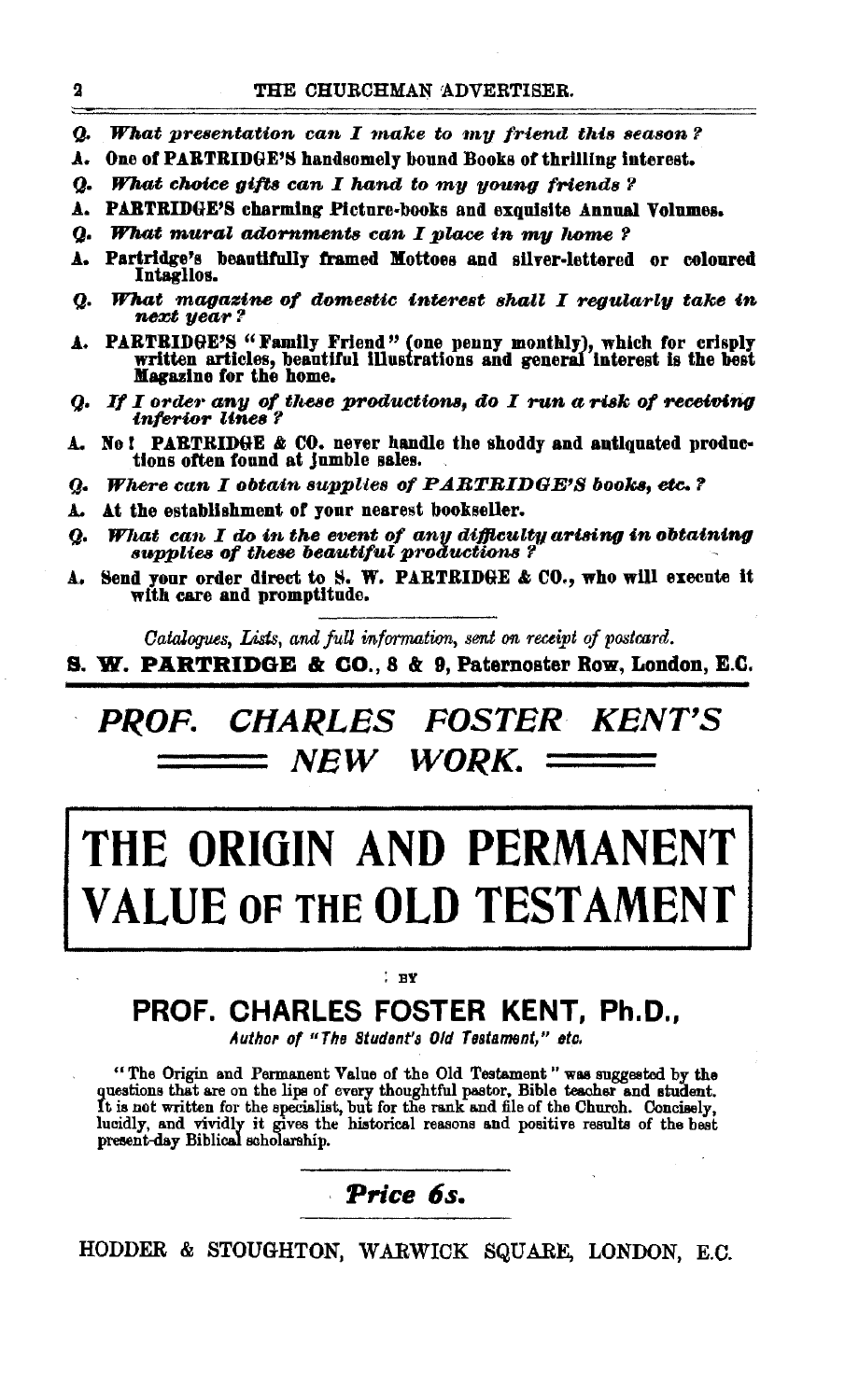THE CHURCHMAN ADVERTISER.

# Church Missionary Society.

# Church Missionary Almanack for 1907.

Printed in Red and Black on a Sheet 321 by 23 inches.

The centre of the sheet is occupied by a reproduction of the celebrated work of the late Sir J. E. Millais, Bart., sometime President of the Royal Academy, entitled

#### "VICTORY. LORD." О

The scene represented is that of Exodus xvii.: Moses as Intercessor "on the top of the hill," holding the rod of God; Asron and Hur staying up his hands "until the going down of the sun," whilst the Israelites are engaged in warfare with Amalek.

The Almanack may be obtained through Local Booksellers and C.M.S. Special Agencies, or direct from the C.M. House, Salisbury Square, London, E.C.

**PRICE ONE PENNY** (1<sup>1</sup>d. post free). Also mounted on Canvas and Rollers, 1s. aet; by post, 1s. 3d.

 $1/6$ 

 $2/6$ 

Particulars of Localizing on application,

## **DOCTOR** ALEC.

By IRENE H. BARNES.

A Book for Young People on the Subject of<br>Medical Missions, with 8 pages of<br>Illustrations.

200 pp., crown 8vo., eleth gilt.

## IN SALISBURY **SOUARE.**

By IRENE H. BARNES. 244 pp., large crown 8vo., with 18 pages of<br>
Hustrations. Cloth, gilt top.<br>
A portrayal of the work carried on day by day<br>
within the building spoken of by C.M.S. friends<br>
all over the world as "Salisbury Square." **TALKS ON**  $6d$ , NET.  $\left(\begin{array}{c} 7d \\ \text{PATE} \end{array}\right)$ AFRICA. AN OUTLINE OF SIX MISSIONARY INSTRUCTIONS FOR YOUNG PEOPLE, WITH RECITATIONS, DIAGRAMS, AND MAPS.

This book is issued in response to a demand<br>from those who have charge of children's work,<br>and who wish to give them consecutive missionary instruction.

#### **RIVER, SAND,**  $3/6$ AND SUN.

By MINNA C. GOLLOCK. 192 pp., small feap. 4to., profusely illustrated.<br>Art linen, bevelled boards.<br>Sketches of the C.M.S. Mission in Egypt, in which

the various phases of the work in agypt, in which<br>the various phases of the work in that ancient land

## C.M.S. MONTHLY MAGAZINES for 1907.

#### THE C.M. REVIEW.

64 pp., royal 8vo., in wrapper. 6d.<br>A Magasine dealing with Current Missionary Questions, etc.

#### THE C.M. GLEANER.

16 pp., demy 4to, in wrapper. 1d.<br>The Popular Illustrated Magazine of the Society.

#### THE C.M.S. GAZETTE.

32 pp., in wrapper. 1d.<br>A Record of Home and Mission-field News, eta.

#### MERCY AND TRUTH.

32 pp. in wrapper. Illustrated. 1d.<br>C.M.S. Medical Mission Magazine.

#### **AWAKE.**

12 pp., crown 4to, Illustrated, 1d.<br>A Popular Magazine for the Uneducated in Missions.

#### THE ROUND WORLD.

lg pp., fcap. 4to., in wrapper. Illustrated. dd.<br>A Magazine for Boys and Girls.

CHEQUES, ETC., TO BE MADE FAYABLE TO MR. D. MARSHALL LANG, LAT SECRETARY.

## SALISBURY SQUARE, LONDON, E.C.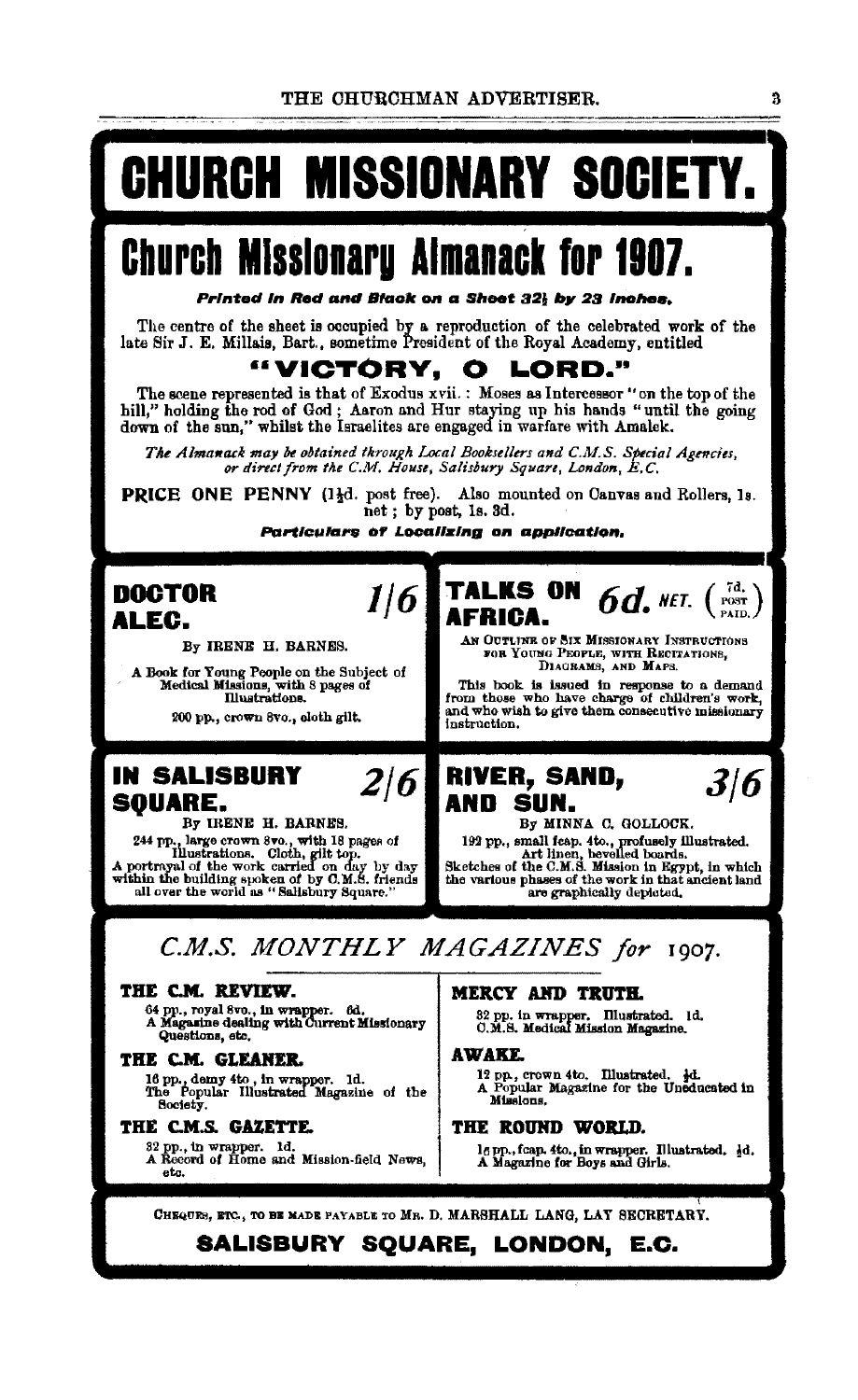NEW VOLUME OF SERMONS BY ARCHDEACON WILBERFORCE.

In crown 8vo., cloth, price 59.

# SANCTIFICATION BY THE TRUTH.

Sermons preached for the most part in Westminster Abbey

BY

### ARCHDEACON WILBERFORCE. D.D.,

Chaplain to the House of Commons. Select Preacher before the University of Oxford.

#### PREFACE.

THE author of the Book of Proverbs (xxiii. 3) bids us "buy the truth. "He suggests apparently that, inasmuch as every attainment, knowledge, accomplishment is bought at the price of application and patience, it is not otherwise with the most momentous of all considerations, the gradual selfrevelation of the Infinite Mind to the human understanding.

The truth, as a final discovery, exists in no department of knowledge. The ascertained truths of this material universe, bought by the physical investigation of one generation at the price of patient labour, are transcended by the truths which the investigation of another generation will buy at a still higher price. It is the same in connection with truths concerning the nature and relation to creation of the Infinite Originator, for "God's truth" is not a final attainment, but an ever-increasing illumination; it is the secret inward reality; the cause, the meaning, the revelation of everything; it is that spiritual realization of conscious life in God towards which the human soul ever evolves throughout eternity.

> Dark is the soul's eye ; yet how it strives and battles Through the impenetrable gloom to fix<br>That Master light, the secret truth of things, Which is the body of the Infinite God.

The sermons in this volume represent nothing more than the aspirations of a humble truth-seeker, whose constant prayer is, "Lead me in Thy truth, and teach me: for Thou art the God of my salvation; on Thee do I wait all the day " (Psalm xxv. 5-Bible Version).

#### CONTENTS.

| KNOWLEDGE.                        |
|-----------------------------------|
| SELF CONTROL.                     |
| PATIENCE.                         |
| <b>GODLINESS.</b>                 |
| BROTHERLY KINDNESS.               |
| OUR FATHER WHICH ART IN HEAVEN.   |
| HALLOWED BE THY NAME.             |
| THY KINGDOM COME.                 |
| THY WILL BE DONE.                 |
| GIVE US THIS DAY OUR DAILY BREAD. |
| FORGIVE US OUR TRESPASSES.        |
| LEAD US NOT INTO TEMPTATION.      |
| THINE IS THE KINGDOM.             |
|                                   |
|                                   |

ELLIOT STOCK, 62, PATERNOSTER ROW, LONDON, E.C.

4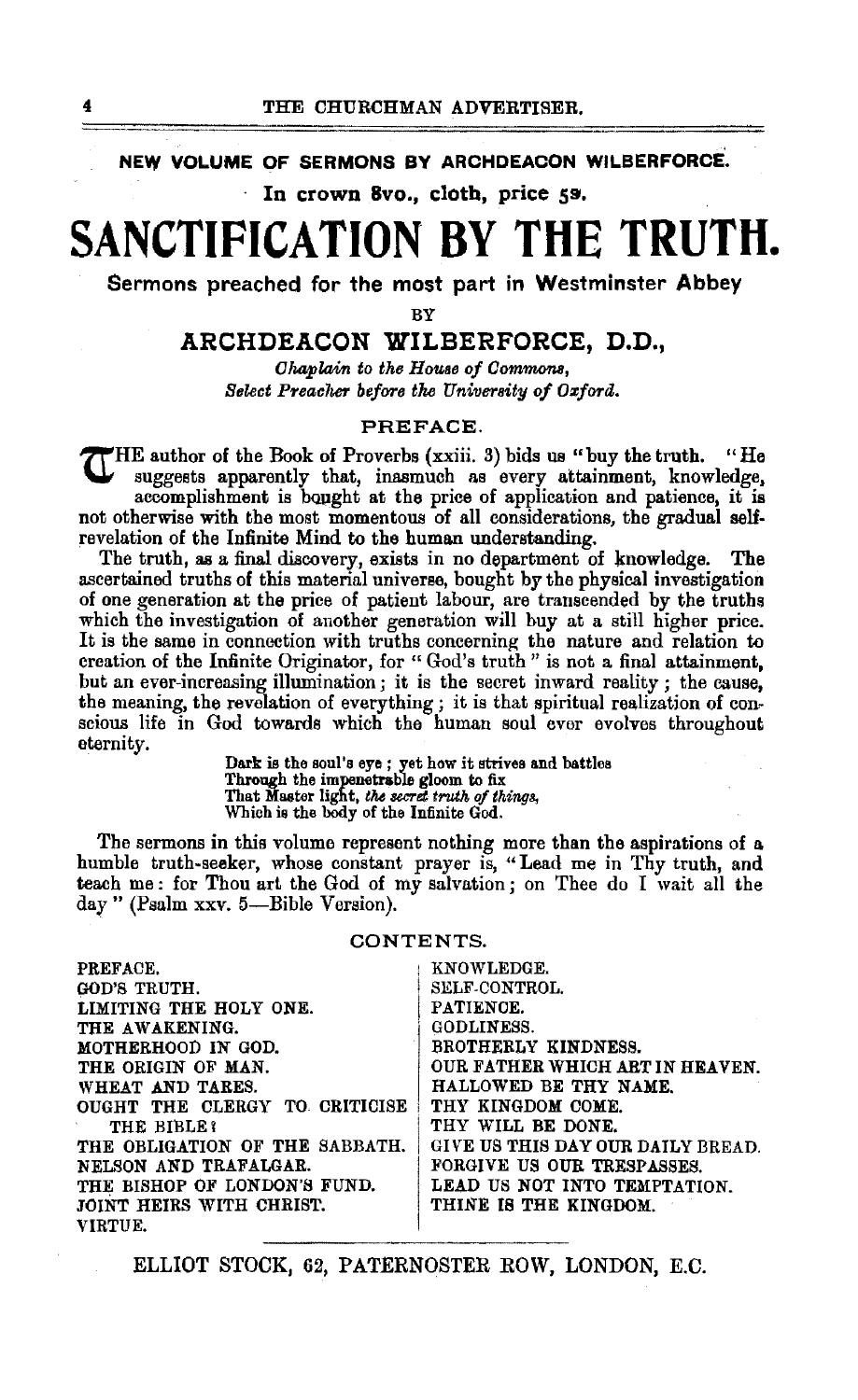## **SEELEY AND CO.'S NEW BOOKS.**

BY THE BISHOP OF DURHAM.

THE SACRED SEASONS. Readings for the Sundays and Holy Days of the Christian Year. By the Right Rev. H. C. G. MOULE, D.D. With Initials and Borders in red, and 12 Illuminated Pages after MSS. in the British Museum. Extra cr

THE PORTFOLIO MONOGRAPHS, No. 47.

THE TOWER OF LONDON. By the Rev. Canon BENHAM, D.D., Author of "Mediseval London," etc. With 4 Plates In Oolour and many other lllustrations. 8uper.royal8vo., aewed, 58. net; oloth, gilt top, 7s. net.

A NEW ANTHOLOGY BY "Q."

THE PILGRIMS' WAY. A Little Scrip of Good Counsel for Travellers, in Prose and Verse. Chosen by A. T. QUILLER-COUCH. Feap. 8vo., cloth, 3s. 6d. net. Also a thin paper edition, leather, 5s. (cloth, 3s. 6d. net. Also a thin

STRATFORD-ON-AVON. By SIDNEY LEE. New Edition, Revised and brought up to date, with Coloured Frontispiece and 50 other Illustrations. Extra crown Svo., 6s. "However read it is delightful."-Morning Post.

**ELECTRICITY OF TO-DAY**. By G. R. GIBSON, A.I.E.E., Author of "The Romance of Modern Electricity." With 80 illustrations. Extra crown 8vo., 5s.<br>"One of the best examples of popular scientific exposition that we remember se

**GREAT BRITAIN IN MODERN AFRICA.** By E. SANDERSON. With 4 Portraits on Oopper and a Map. Extra crown 8vo., 5s. (35.) The SANDERSON. "Admirably concise and comprehensive."—Saturday Review.

THINGS SEEN IN JAPAN. By CLIVE HOLLAND. With 50 Illustrations. 16mo., cloth, 2s. net; leather, Ss. net; also buffed leather in a box, 5s. net. "A really admirable little volume."-Daily Mail.

THE CHILDREN'S ODYSSEY. By A. J. CHURCH, Author of "Stories from Homer." With 12 Ooloured Illustrations after Flaxman. Extra crown Svo., 5s. "A really charming volume in all respects." *-Gua•·dian.* 

LONDON : SEELEY AND CO., LTD., 38, GREAT RUSSELL STREET.

WO PAPERS which are commended to the notice of the Clergy are-(1) "I **am the Way,"** a Sermon in words of one syllable, a most interesting study in style, by the Bishop of Bristol ; (2) " **Generous Churchmen," a** Practical Paper on Church Finance, by Mr. Fredk. Sherlock, both of which appear in **TBE CBUKCB MOKTBLY for January.** 

**q THE CHURCH ALMANACK for 1907** should be seen by every Clergyman wishing to bring the claims of Religious Education into the homes of the people. Apply for specimens TO-DAY to Mr. FREDK. SHERLOCK, 30 & 31, New Bridge Street, Ludgate Circus, London, E.C.

**tJ** No Parish is adequately equipped without this Magazine. Beware of so-called " cheap" Publications, which almost invariably prove unsaleable, and thus become expensive experiments.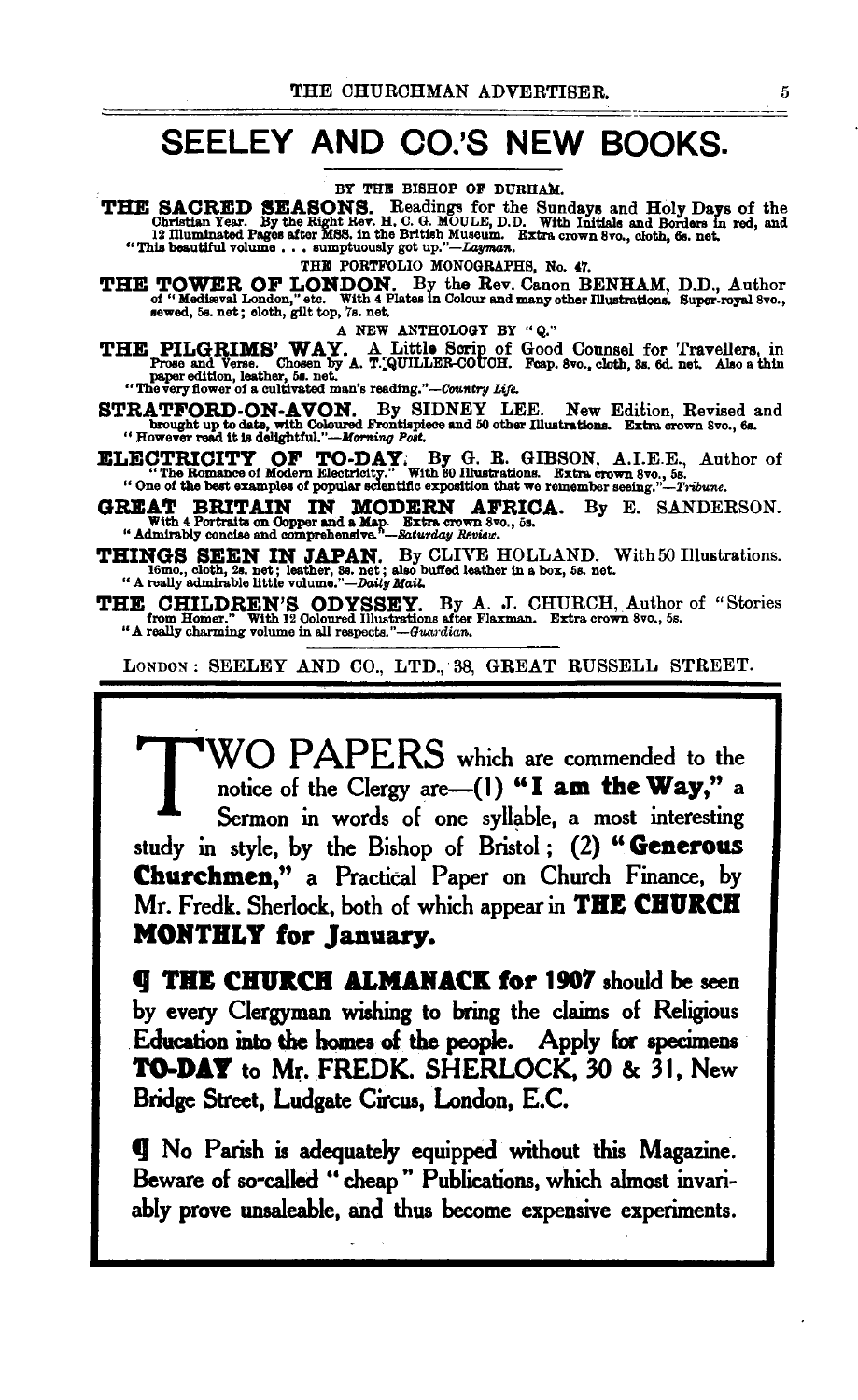# **NATIONAL CHURCH .LEAGUE.**

## " Catbolic, Apostolic, Reformed, Protestaot."

THE NATIONAL CHURCH LEAGUE has been formed by the amalgamation of the Church of England League and the National Protestant Church Union.

These Societies have been engaged for many years in the defence and promotion of the Reformed Faith of the Church of England, and have now joined forces for the continuance of the same work.

It is the aim of the LEAGUE to maintain the comprehensive character of the Church of England in the broad and tolerant spirit which has been its glory in the past, while at the same time repudiating errors such as those which the recent Report of the Royal Commission on Ecclesiastical Discipline has shown to prevail to an increasing extent in the Church.

The LEAGUE carries on its work on educational and spiritual lines. It sets forward works of piety and charity in cordial co-operation with all parochial clergy who are faithful to the principles of the English Reformation.

It aims at founding and supporting schools, Training Colleges, and religious institutions for inculcating, spreading, and defending those principles.

It supports the authorities of the National Church in the maintenance of the law, it upholds the Prayer Book and Articles as the standard of doctrine and worship in the Church of England, and opposes the introduction into the services of the Church of anything inconsistent therewith.

It organizes sermons and courses of lectures on Church History and the Prayer Book, establishes branches and arranges Meetings throughout the country, and publishes and circulates literature bearing on Church questions.

Membership of the LEAGUE is open only to members of the Church of England.

The **League** is not a narrow, a party, or a political Society.

Funds are Urgently Needed for the Maintenance and Extension of its Work.

For further particulars apply to

## SIR C. ROBERT LIGHTON,

GENERAL SECRETARY,

6, GROSVENOR MANSIONS, 82, VICTORIA STREET, LONDON, S. W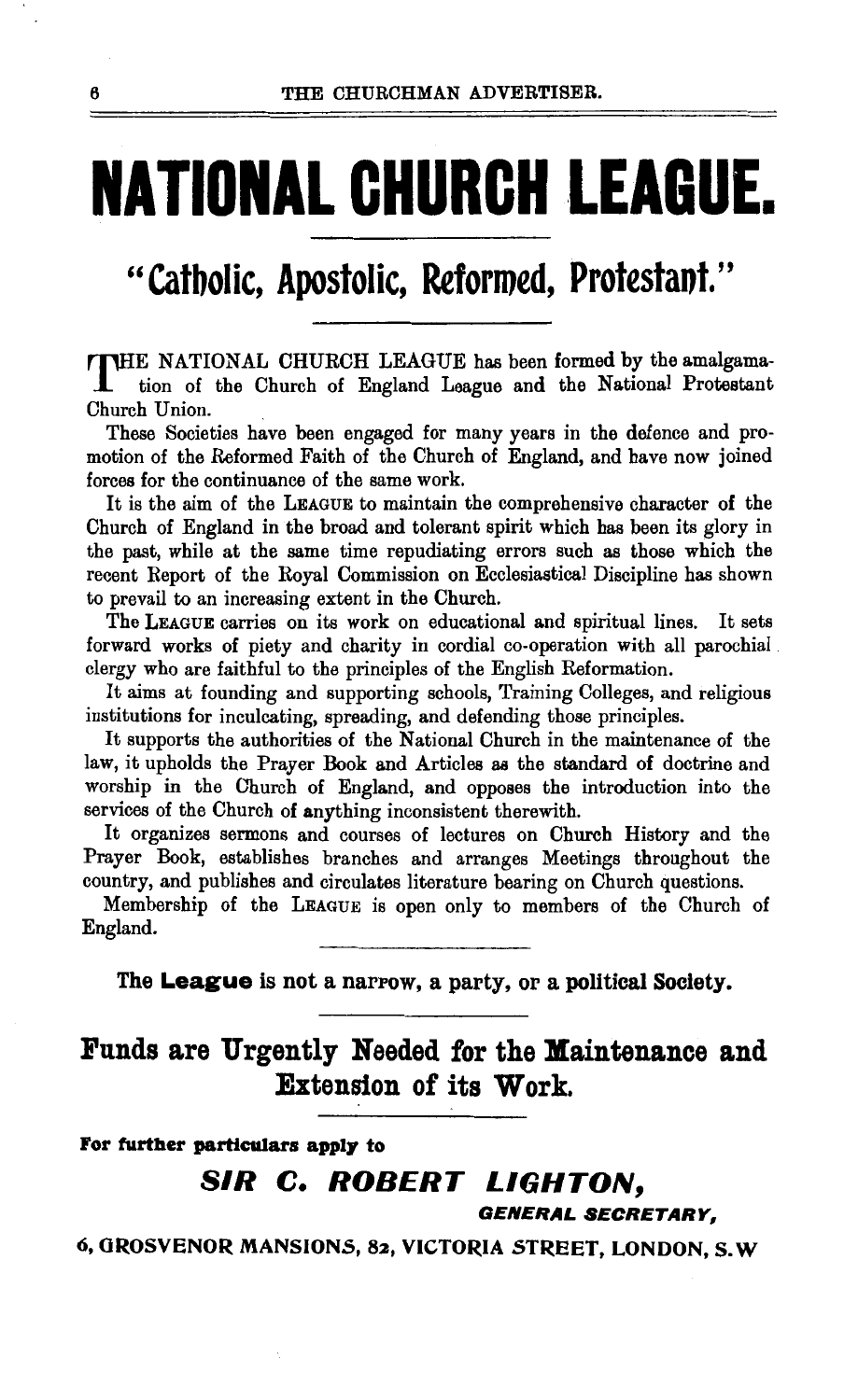### SECOND EDITION NOW READY.

Crown 8vo., cloth, and gilt·lettered, price Za. 6d. net.

# Personality and Power;

## Or. THE SECRET OF REAL INFLUENCE.

BY

REV. G. H. S. WALPOLE, D.D., *Examining Chaplain to the A rchlnshop of York* ; *Rector of Lambeth.* 

"A thoughtful and beautiful book. . . . These addresses are mature and sympathetic, and fitted to be most helpful. . . . Dr. Walpole feels more intensely than most that the secret of life is to develop the new personality on noble linea. • • We have no doubt that this volume will by degrees make for itself an audience."-Church Family Newspaper.

" This interesting and thoughtful volume by the Rector of Lambeth is the sequel to his stimulating and helpful work, entitled • Vital Religion ; or, The Personal Knowledge of Jesus Christ.'. . . Not the least attractive feature of the book is its philosophic breadth of mind. Not a single trace of narrowness of outlook or attitude is to be found within its pages. We therefore heartily commend this publication as one worthy of being read and re-read, believing, as we do, that it is a most helpful and inspiring work in every *way.''-St. Andrew.* 

#### BY THE SAME AUTHOR.

, A HELPFUL MANUAL FOR THE HOLY COMMUNION.

THIRD EDITION. In limp cloth, for the pocket, and uniform with the Prayer-Book, ls. in cloth, and in leather binding at 2s. ; lambskin, 3s. ; and in Persian calf, 3s. 6d.

COMMUTNION AND OFFFBIRING.

"The value of this excellent little book is very great. It is a singularly complete and convenient manual." -The Guardian.

FOURTH EDITION. In 32mo. size, cloth limp, for the pocket, 2s.; also for presentation, in

# **Leather binding, 3s.; in lambskin, 3s. 6d.; and in Persian calf, 4s. 6d. T:HR:** :

A Plain Book for those who wish to use the Psalms in Church with intelligence and devotion.

"The book seems to be admirably adapted for its purpose, and I trust it will have a very wide usefulness."---BisHOP or DuRHAM.

\* \* *A. Larger-Type Edition of the '' People's Psalter*" is in preparation, with the Cathedral *Pointing, for Choirs.* 

EIGHTH EDITION. In crown Svo., cloth, gilt lettered, price 2s. 6d. net.

ITAL RELIGION:

#### Or, The Personal Knowledge of Christ.

"Dr. Walpole has given us a work of real spiritual value, an.d we heartll,y commend lt to all thoughtful readers ... -Gtuwtiia».

In 32mo., 8 pages, price One Halfpenny.

**T: EI EI L. I T: A N Y.**<br>for particular intercession. (Reprinted from The People's Psalter.) ivided and arranged for particular intercession.

Price 4d. Reprinted on cardboard and enlarged, size 16 in. by 10t in., the frontispiece from "COMMUNION AND OFFERING," entitled—

"In the Mount of the Lord it shall be seen." Intended for use in classes.

ELLIOT STOCK, 62, PATERNOSTER ROW, LONDON, E.O.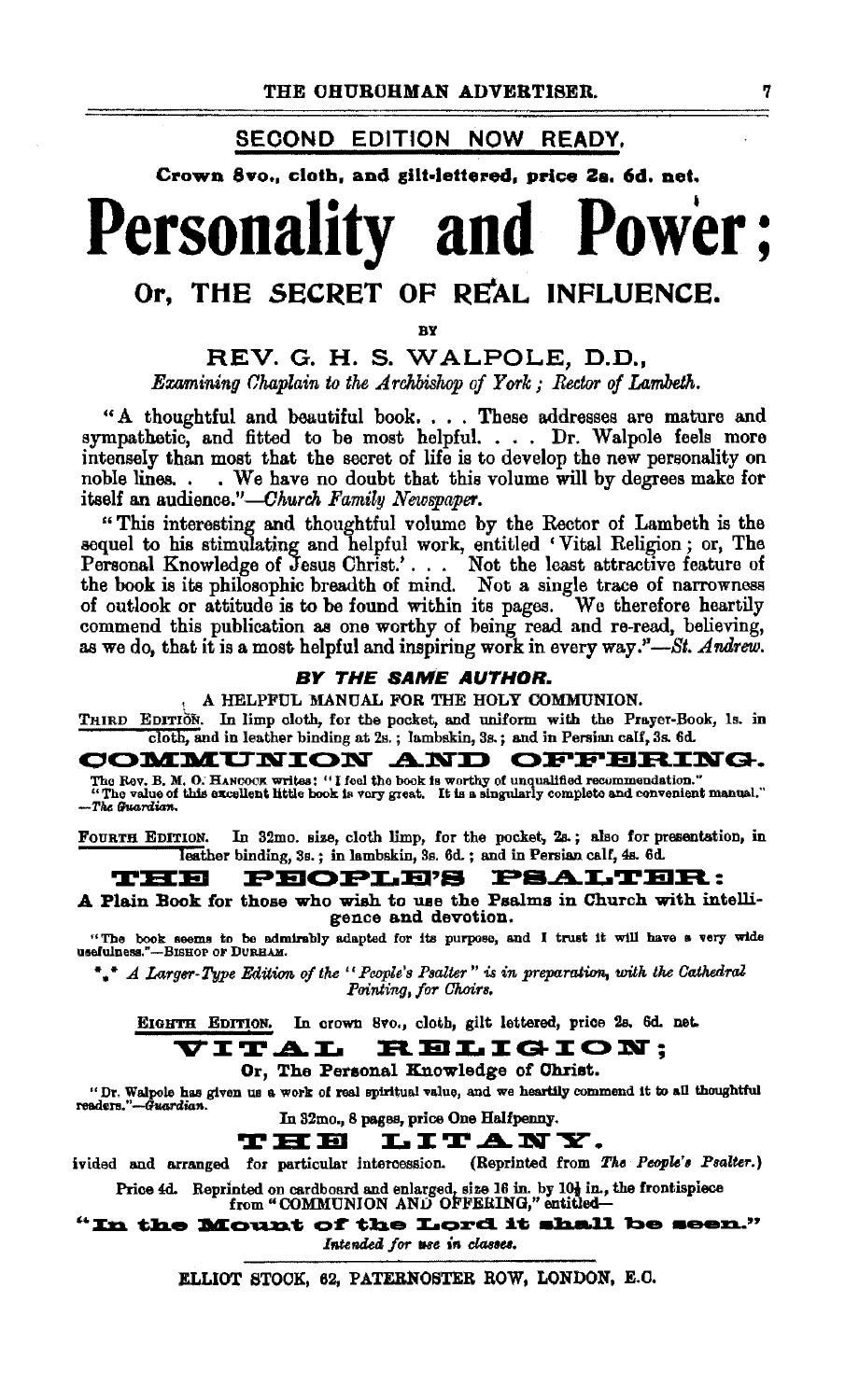# **Elliot Stock's New Books.**

In crown Svo., cloth, gilt lettered, price 3s. 6d. net.

**THE CHURCH CATECHISM.** A Manual for the Elder Classes. By Mrs. C. D. FRANCIS, author of " A Simple Explanation of the Catechism," etc.

In crown Svo., cloth, gilt lettered, price 3s. 6d.

**A HISTORY OF THE REVISED VERSION OF THE NEW TESTAMENT.** By Rev. SAMUEL HEMPHILL, D.D., Litt.D., formerly Professor of Biblical Greek in the University of Dublin.

**NEW WORK BY THE REV. CHARLES 8. ISAACSON, M.A.,** 

Author of "Roads to Rome," "Rome in Many Lands," "Stories of Grace," etc. In large crown Svo., 328 pages, suitably bound and beautifully Illustrated, price 7s. 6d. net.

**THE STORY OF THE POPES.** From the Great Schism (A.D. 1414) to the Present Day. With Forty Reproductions of Papal Medals and a contemporary Portrait of Pope Innocent II. By Rev. CHARLES S. IsAACSON, M.A.

In crown 8vo., bound in cloth, price 3s. 6d.

FRAGMENTS THAT REMAIN. Twenty Sermons by the late WILLIAM MILES MYRES, M.A., formerly Vicar of St. Paul's, Preston (1867-1879), and of St. Swithin's, Swanbourn, Bucks (1879-1906). With Portrait and a Brief Record of his Work.

In crown Svo., cloth, price 3s. 6d. 'net.

**HEAVENLY TRUTHS IN EARTHLY DRESS.**  Readings for Children. By E. K. RYDE WATSON, author of "Shadow and Substance."

In crown 8vo., cloth, gilt lettered, price 2s. 6d. net.

FROM THE PORCH TO THE ALTAR. A Catechism<br>on the Church, Illustrated from Holy Scripture, for the Use of Senior Children or<br>Communicants' Guilds. By the Rev. JOHN THORNTON, M.A., author of "A Catechism of<br>the Church Catechi

In large crown Svo., bound in cloth, gilt lettered, with Illustrations, price 2s. 6d. net.

THE OLD CORNISH DRAMA. With Illustrations<br>from Ancient Cornish Sacred Poems and Miracle Plays of other Lands. By THUBSTAN C.<br>PETER. The Author's aim in this work (which is an amplification of a Lecture) is to<br>present a pop

In crown Svo., bound in cloth, gilt lettered, 6s. net. With 9 interesting Illustrations of Localities and Persons.

**MY LIFE IN CONN AUGHT:** Being an Account of the Life and Labours of the Rev. THOMAS ARMSTRONG, with Sketches of Mission Work in the West. Fifty years Minister and Missionary in connection with the Presbyterian Church in Ireland.

"We hope it will enjoy a large circulation; it certainly deserves one as a volume of most entertaining matter. The story itself is most interesting from beginning to end."--*Witness*.

In crown 8vo., cloth, gilt, price 8s. 6d. net.

THE BUILDERS. An Allegory. By I. H. SYNGE. In this little book a busy scene is brought into view of citizens at work on a great and glorious city, which they are building that their King may take up his residence amongst them. Builders and their different methods of work are described. The characters are typical, and are sketched more or less directly from life.

ELLIOT STOCK. 62, PATERNOSTER ROW, LONDON, E.C.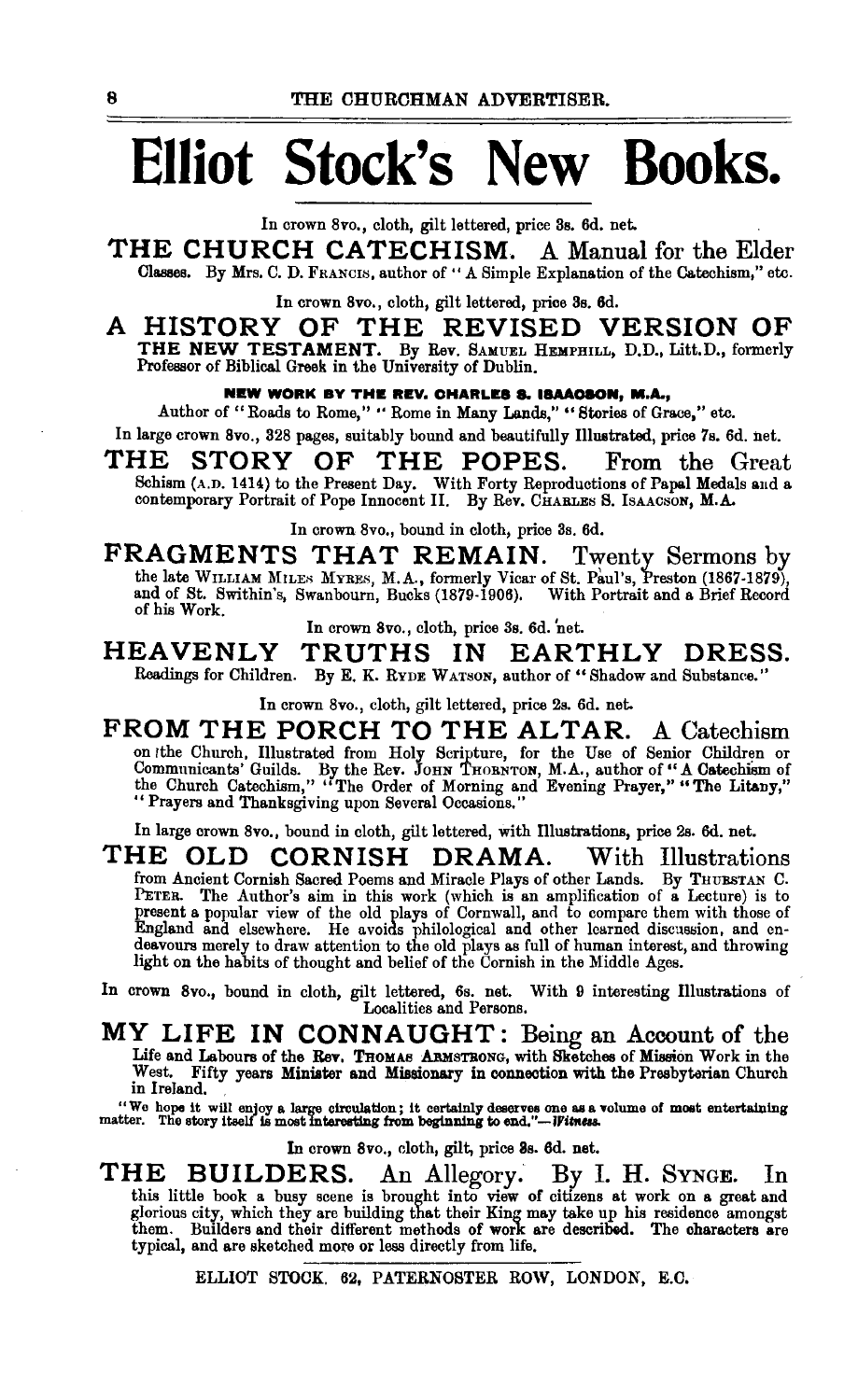## EDUCATIONAL.

SOUTH-EASTERN COLLEGE, RAMSOATE.

CHURCH of England Public School on the PRINCIPLES OF THE REFORMATION.<br>SICIANS and SURGEONS. Entrance Scholarships : March, July, December. JUNIOR<br>SCHOOL in separate buildings.—For list of successes and full particulars app

## ST. MICHAEL'S COLLEGE, Near TENBURY, WORCESTERSHIRE.

BOYS thoroughly prepared for Public Schools. Most healthy situation; large playing fields and Fives Courts; separate cubicles. Head master, REV. W. A. RENWICK, M.A., and Fives Courts; separate oubides. Head master, REV. W. A.<br>late Scholar of Heriford College Oxford.<br>APPLY: REV. THE WARDEN.

## EASTBOURNE COLLEGE.

*President:* Tm: DuKE OF DEVONSHIRE, K.G.

Headmaster: REV. F. S. WILLIAMS, M.A., *late Assistant+Master at Rugby School*.

THE School is a First-Grade School for the Sons of Gentlemen. Boys are prepared for<br>the Universities, the Army and Civil Services, Professions, and Commercial Life. There<br>are Special Army and Engineering Classes. Physical whole School.

## DOVER COLLEGE.

*.A School for Moderate Churchmen •* . DOVER PRIORY BUILDINGS (1130 A.D.)

SCHOLARSHIPS by each term's Common Entrance Examination. Exhibitions for Sons of Clergy. Approved by Army Council. Holders of the Ashburton Shield. High percent-<br>Common of successors direct for Woolwich and Sandburtot but age of successes direct for Woolwich and Sandhurst, but not exclusively an Army School.<br>Separate bedrooms in Boarding-houses. Headmaster : Rev. W. C. COMPTON M.A.

Scbool for the Daughters of Gentlemen. Resident Pupils only.

## CHURCH HOUSE, WORTHING.

ECOGNISED by Board of Education. Large resident staff of English and

**b** Foreign Mistresses, all fully qualified. Every educational advantage with happy me. Fees moderate. Highest references. Address PRINCIPALS.

## *HESTON HOUSE SCHOOL, HESTON, MIDDLESEX.*  Eatabliahed 1873.

DOARDING SCHOOL for Boys. Charming country house (ten miles west of London), with grounds and cricket-field of 10 acres. Special care and attention to very young boys. Sound religious instruction in accordance with the pri Kensington and other clergy. For prospectus, views, etc., apply to REV. HEADMABTER.

THE PRIORY SCHOOL, NESTON, CHESHIRE.<br>Headmaster: The Rev. GEORGE MONEILE, M.A., of Repton, and Emmanuel and Ridley Hall,<br>Cambridge, and Councillor of the Church of England League.

DREPARES the Sons of Gentlemen for the Public Schools and the Royal Navy. Most<br>healthy situation. Perfect drainage. Large playing-field. Attention given to gymnastics,<br>games, and diet. References kindly permitted to the Bi others.-Prospectus and terms on application to the HEADMASTER.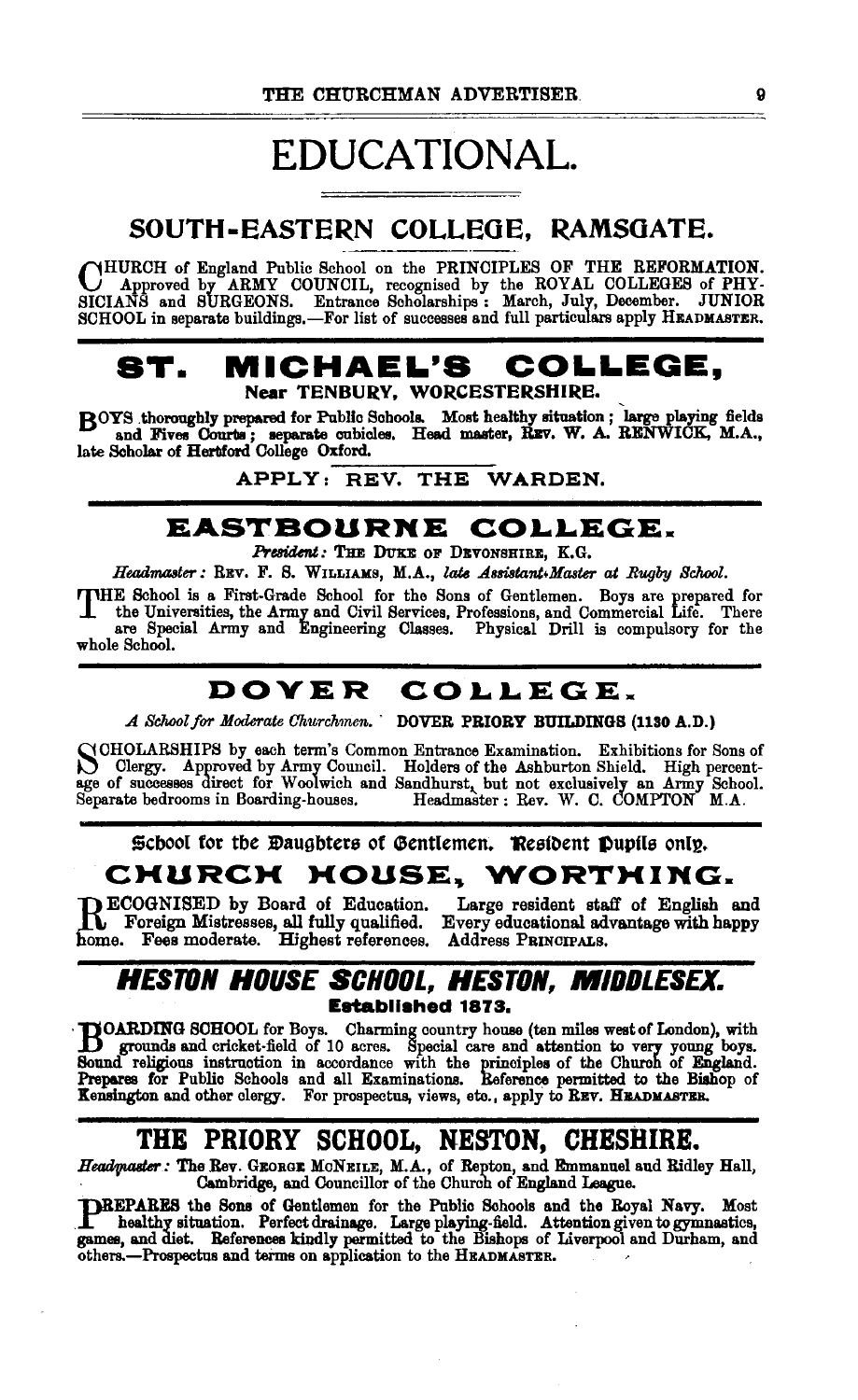## Church of England Zenana Missionary Society.

For Evangelistic, Medical and Educational Work among the Women of India and China.

Patroness: H.R.H. THE DOCHESS OF CONNAUGHT.

Chairman: Sir W. MACKWORTH YOUNG, K.C.S.I.

The Society has at present 65 Stations, and Employs 228 Missionaries<br>in Home Connection, 116 Assistants in Local Connection, and over 900<br>Bible-Women and Teachers.

Dissemble and Research Hospitals and numerous Dispensaries. Over 450,000 cases were treated last year.<br>The Magazines of the Society: India's Women and China's Daughters,<br>The Magazines of the Society: India's Women and Chin

quarterly (&d.).

#### DONATIONS & SUBSCRIPTIONS ARE MUCH NEEDED.

Hon, Treasurer: Gol, ROBT, WILLIAMS, M.P.<br>Secretaries: Clerical—Rev. G. TONGE, M.A.; Lay—Mr. H. L. HEBBERT.<br>Gentral Association—Miss MULVANY.

Office--27, CHANCERY LANE, LONDON, W.C.

The late Dr. R. GARNETT, C.B., wrote: "Bethnal Green is closely shut in a ring of poverty. It is, therefore, essential that private generosity should come to its aid."

**BETHNAL CREEN FREE LIBRARY, E.** 

Founded 1876, and Supported entirely by Voluniary<br>Donations, Subscriptions and Legacies.

#### Patron-HIS MAJESTY THE KING. Fice-President: THE ARCHBISHOP OF CANTERBURY. **FUNDS URGENTLY NEEDED.**

Treasurer: F. A. BEVAN, Esq., 54, Lombard St., E.C. Bankers: Messrs. BARCLAY & Co., Ltd., 54, Lombard Street, E.C.

Secretary and Librarian : G. F. HILCKEN.

The BISHOP OF LONDON writes:—"I am very glad to bear<br>witness to the good work done in Bethnal Green by the Bethnal<br>Green Free Library. Wish it hearty God-speed in its work.— A. F. LONDON."

## PAROCHIAL MISSIONS TO THE J<del>EWS</del> AT HOME AND ARROAD.

President-THE DEAN OF WORCESTER. Hon. Secs.-CANON SIR JAMES E. PHILIPPS, Bart. ABCHDEACON SUTTON.

Org. Sec.-REV. W. O. E. OESTERLEY.

Work in London, Liverpool, Manchester, Leeds, Bombay.

Applications for Grants have constantly to be refused owing to want of Funds.

Office: 39, VICTORIA STREET, LONDON, S.W.

#### "LIBERATOR" FUND. RELIEF

Datron: H.R.H. PRINCE CHRISTIAN.

£10,000 required to Relieve New and Urgent Cases.

HUNDREDS of aged and afflicted victims, so cruelly robbed of their life-savings by the great Liberator Fraud, just as they were hoping to enjoy the fruit of their industry and thrift. Many of them are members of the Church of England. Cheques and P.O.'s should be sent to the Secretary, Rev. J. STOCKWELL WATTS, 16, Farringdon Street, E.C.

#### THE MISSIONS TO SEAMEN

(with which is incorporated the Thames Church Mission). Patron: HIS MAJESTY THE KING.

Fice-Patrons: H.R.H. THE PRINCE OF WALES AND THE FOUR ARCHBISHOPS.

Bankers: BARCLAY & Co., Pall Mall East, S.W. **JUBILEE YEAR, 1856-1906.** 

JUBILEE VEAR, 1886-19905.<br>
To commemorate PIFTY YEARS work for God<br>
amongst salors, The Missions to Seamen makes an<br>
exnest appeal for £10,000 as a SPECIAL JUBILEE<br>
FUND, to open TEN NEW STATIONS in ports<br>
ports in South A

owy rates and used on the box provided in 80 sec-<br>"homes from home") are now provided in 80 sec-<br>ports in all parts of the world.<br>Who will help the Clurch thus to care for her<br>Baller Bone?

STUART C. KNOX, M.A., Secretary, The Missions to Seamen, 11, Buckingham Street, Strand, W.C.

## **OPERATIVE JEWISH CONVERTS' INSTITUTION**

(Church of England.)

PRESIDENT : COLONEL ROBERT WILLIAMS, M.P.

**OBJECT.**-To assist young Christian Jews in distress by enabling them to help themselves. They are received for three years, provided for entirely, and taught trades.

Ramsgate.

Messrs. BARCLAY & COMPANY, Ltd., 54, **Bankers** Lombard Street, E.C.

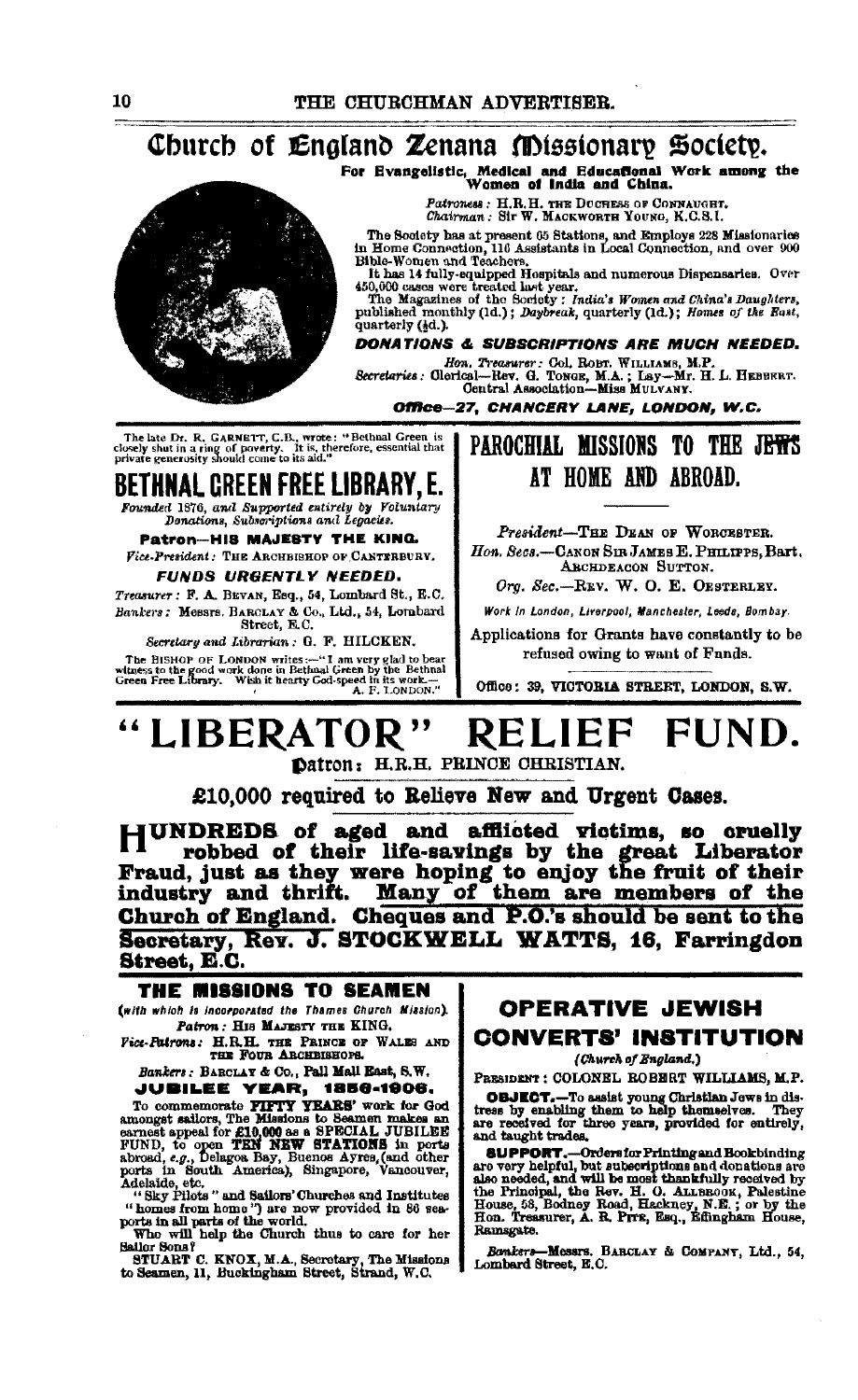#### COOK'S **SERVICES.** NILE **Established 36 Years.**

Frequent sailings between Cairo, Luxor, Assuan, and the Second Cataract, affording opportunities of visiting with leisure and comfort the principal Temples, Monuments, Tombs, and Antiquities of Upper Egypt.

**FARES:** TO ASSUAN AND BACK-By Tourist Steamer, from £35. SECOND CATARACT SERVICE.-By Tourist steamer, £20.

New and luxuriously furnished Steamers and Steel Dahabeahs, of various sizes, on Hire for private parties.

Combined Bookings by Egyptian and Sudan Railways and Cook's Steamers at Special Rates to all Points in Upper Egypt, and to Khartoum and Gondokoro.

For FULL PARTICULARS OF SAILINGS see Nile Programme, free on application.

THOS. COOK & SON, Ludgate Circus, London, and Branch Offices.

## PROTESTANT REFORMATION SOCIETY.

The OLDEST Church Society for the Maintenance of the Religious Principles of the Reformation.<br>The ONLY Mission to Roman Catholics in England.

(Established 1827.)

**MISSIONARY. EDUCATIONAL. EVANGELISTIC.** 

**JUST PUBLISHED.** 

#### **PROTESTANT** T'M E DICTIONARY. Beautifully Illustrated, 15s. net.

Of REAL AND PERMANENT VALUE to a Clergyman, Minister, Teacher, Protestant Worker, Public or Farochial Library.

**Funds are Urgently Needed.** 

WALTER A. LIMBRICK, Secretary, 62, Berners Street, London, W.

## NORTH-WEST CANADA.

OVER HALF A MILLION IMMIGRANTS, 243,000 of them from Great Britain, have, within the last four years, settled in this vast region, several times larger than England. IN VIEW OF THIS ENORMOUS INRUSH, and responding to the urgent representations of the Archbishop of Rupertsland and other Bishops, the Colonial and Continental Church Society

#### **PEA** SPECIA £42.000 ò

to provide New Missions, Studentships to train Men for the Ministry,<br>Parsonages and Churches, Passages for Lay Evangelists.

THE NEED IS IMMEDIATE.

The ARCHBISHOP OF RUPERTSLAND Says: "It is an unparalleled crisis."

Subscriptions and Donations to the Secretary, Rev. J. D. MULLINS,<br>Colonial and Continental Church Society, 9, Serjeants' Inn, Pleet Street, London, E.C.

#### **NEW VOLUMES OF VERSE.**

In crown 8vo., bound in cloth, gilt lettered, price 3s. 6d,

#### TRIUMPH OF MAN. By PERCY SCHOFIELD. THE

"The Triumph of Man" is a Dramatic Poem, and consists of blank verse and rhymed and unrhymed<br>lyrics. It is moulded throughout in the manner of a dream. Its dominant purpose is to shadow forth an<br>ideal scheme for the Redemp

Now READY. In crown 8vo., cloth, price 5s. net.

# THE SILENT LAND, and other Poems. By WILLIAM BLANS (Johannesburg, South Africa), Author of "Lays of Life and Hope."

Mr. Blane is a born poet. 'The Silent Land' and 'Oreation' are very ambitious themes, but the poet<br>soars high in treating them. The lilnes depicting the true heart, the kind heart, the brave heart, the proud<br>heart, the bra

ELLIOT STOCK, 62, PATERNOSTER ROW, LONDON, E.C.